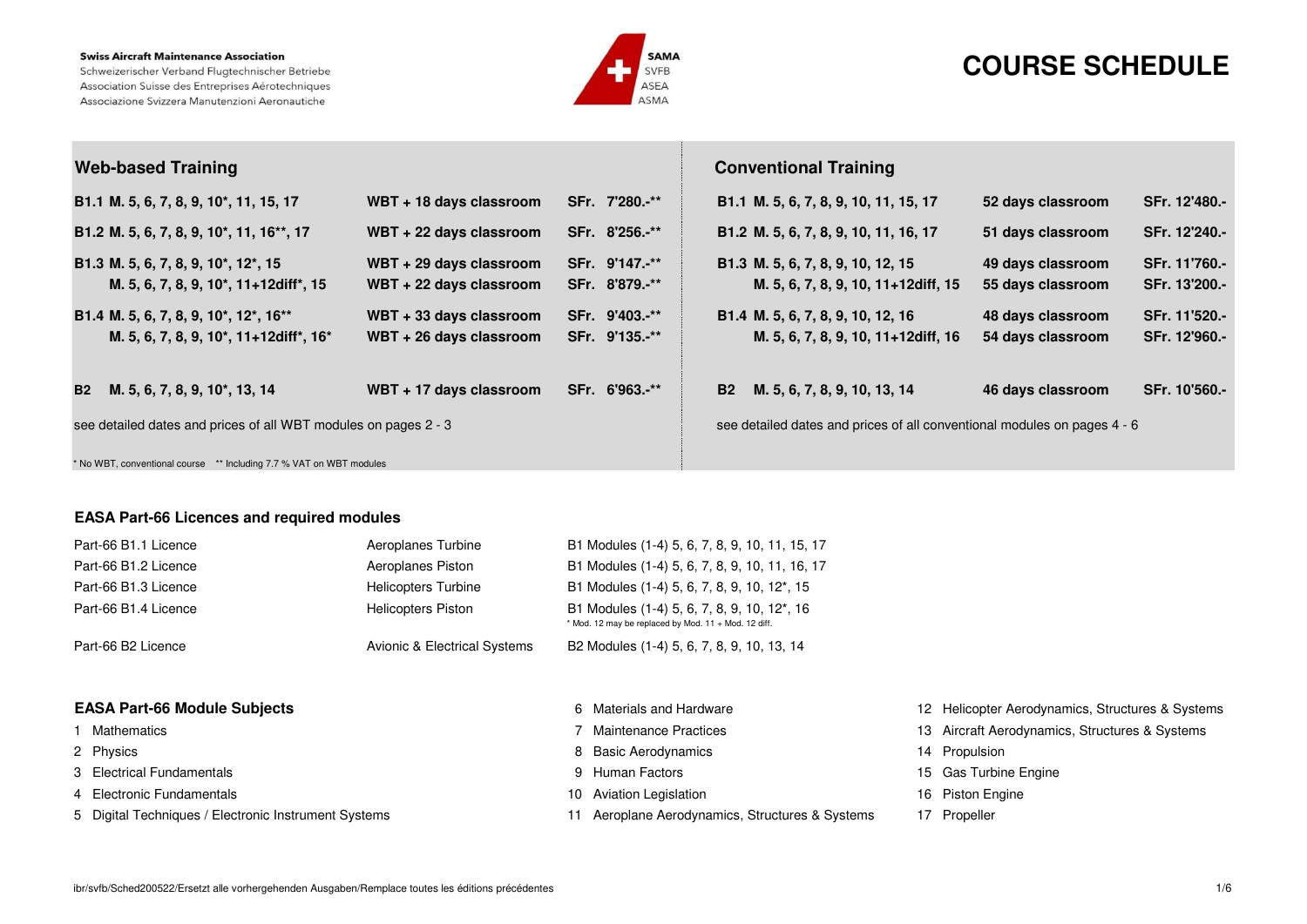

### **WEB-BASED TRAINING B1**

| <b>WBT Modules</b> |                        | <b>Stans</b><br>Start June 2022 | <b>Stans</b><br><b>Start August 2022</b> | <b>Stans</b><br><b>Start February 2023</b> |
|--------------------|------------------------|---------------------------------|------------------------------------------|--------------------------------------------|
| Module 5           | <b>WBT Activation</b>  | $03.04. - 12.05.23$             | $03.04. - 12.05.23$                      | $03.04. - 12.05.23$                        |
|                    | Review & Exams, 2 days | 11. - 12.05.2023                | 11. - 12.05.2023                         | 11. - 12.05.2023                           |
|                    |                        | <b>Stans</b>                    | Stans                                    | <b>Stans</b>                               |
| Module 15          | <b>WBT Activation</b>  | 30.06.22 - 17.08.22             | 15.05. - 23.06.23                        | 15.05. - 23.06.2023                        |
|                    | Review & Exams, 2 days | 16. - 17.08.2022                | 22. - 23.06.2023                         | 22. - 23.06.2023                           |
|                    |                        | <b>Stans</b>                    | <b>Stans</b>                             | <b>Stans</b>                               |
| Module 6           | <b>WBT Activation</b>  | 18.08.22 - 21.09.22             | 18.08.22 - 21.09.22                      | 24.08. - 29.09.2023                        |
|                    | Review & Exams, 2 days | 20. - 21.09.2022                | 20. - 21.09.2022                         | 28. - 29.09.2023                           |
|                    |                        | <b>Stans</b>                    | <b>Stans</b>                             | <b>Stans</b>                               |
| Module 7           | <b>WBT Activation</b>  | 22.09.22 - 16.11.22             | 22.09.22 - 16.11.22                      | 02.10. - 17.11.2023                        |
|                    | Review & Exams, 2 days | 15. - 16.11.2022                | 15. - 16.11.2022                         | 16. - 17.11.2023                           |
|                    |                        | <b>Stans</b>                    | <b>Stans</b>                             | <b>Stans</b>                               |
| Module 11          | <b>WBT Activation</b>  | 17.11.22 - 24.02.23             | 17.11.22 - 24.02.23                      | 20.11.23. - 16.02.24                       |
|                    | Review & Exams, 3 days | 22. - 24.02.2023                | 22. - 24.02.2023                         | 14. - 16.02.2024                           |
|                    |                        | <b>Stans</b>                    | <b>Stans</b>                             | <b>Stans</b>                               |
| Module 17          | <b>WBT Activation</b>  | 27.02.23 - 31.03.23             | 27.02.23 - 31.03.23                      | 27.02. - 31.03.23                          |
|                    | Review & Exam, 1 day   | 31.03.2023                      | 31.03.2023                               | 31.03.2023                                 |
|                    |                        | Stans                           | Stans                                    | <b>Stans</b>                               |

### **Conventional modules**

Module 8 06. - 07.10.2022, Zürich Module 9 14. - 15.06.2022, Zürich OR 07. - 08.12.2022, Zürich Module 10 20. - 23.06.2022, Zürich OR 12. - 15.12.2022, Basel



#### **Module Subjects**

- M 5 Digital Techniques / Electronic Instrument Systems M10 Aviation Legislation
- 
- M 7 Maintenance Practices M15 Gas Turbine Engine
- M 8 Basic Aerodynamics **M17** Propeller
- M 9 Human Factors

M 6 Materials and Hardware M11 Aeroplane Aerodynamics, Structures & Systems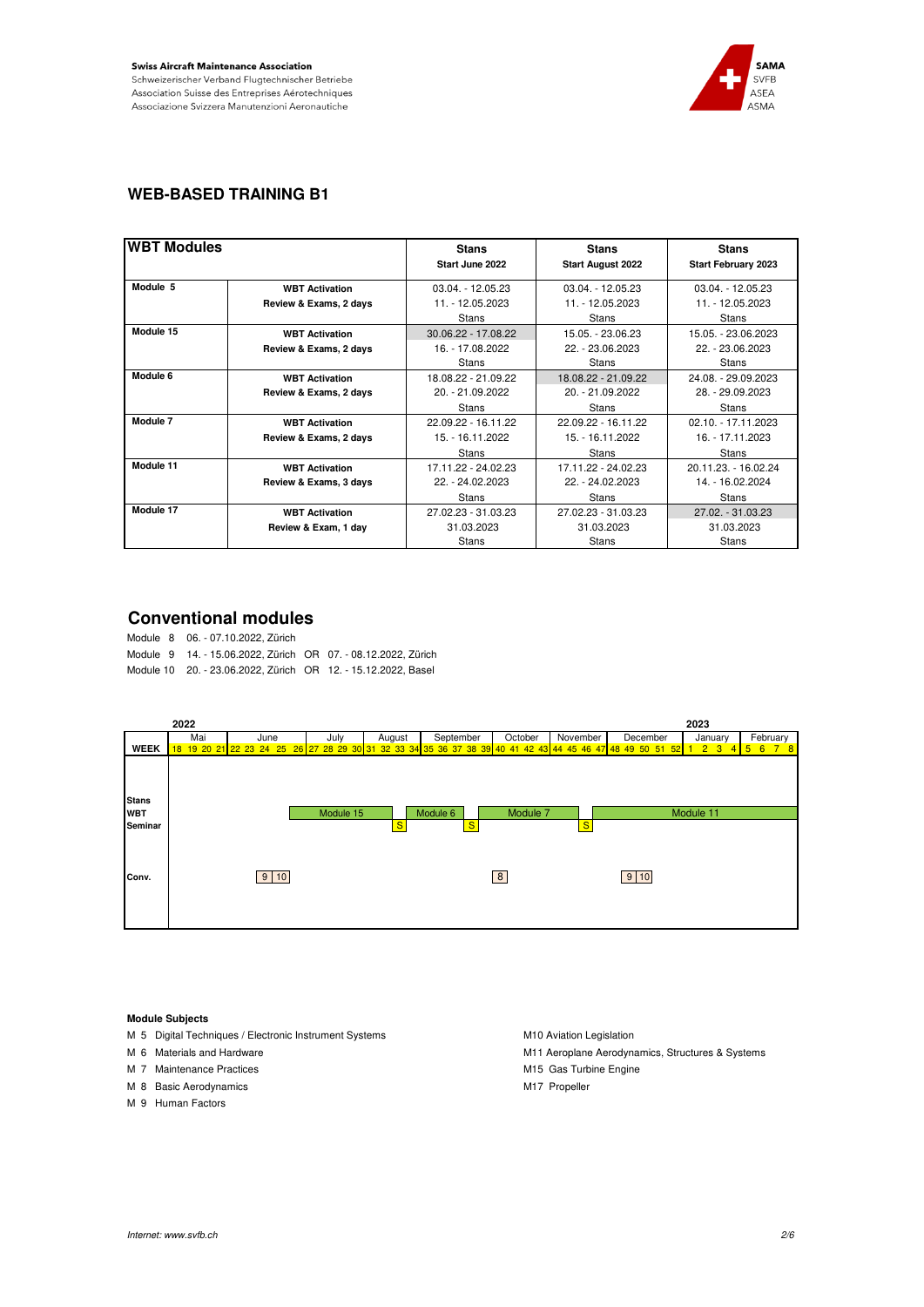

### **WEB-BASED TRAINING B2**

| <b>WBT Modules</b> |                        | <b>Stans</b>            | <b>Stans</b>             | <b>Stans</b>        |
|--------------------|------------------------|-------------------------|--------------------------|---------------------|
|                    |                        | <b>Start April 2022</b> | <b>Start August 2022</b> | Start April 2023    |
| Module 13          | <b>WBT Activation</b>  | 28.04. - 30.06.2022     | 20.11.23 - 01.03.24      | 20.11.23 - 01.03.24 |
|                    | Review & Exams, 4 days | 27. - 30.06.2022        | 27.02. - 01.03.2024      | 27.02. - 01.03.2024 |
|                    |                        | Stans                   | Stans                    | Stans               |
| Module 6           | <b>WBT Activation</b>  | 18.08.22 - 21.09.22     | 18.08.22 - 21.09.22      | 24.08. - 29.09.2023 |
|                    | Review & Exams, 2 days | $20. - 21.09.2022$      | 20. - 21.09.2022         | 28. - 29.09.2023    |
|                    |                        | <b>Stans</b>            | <b>Stans</b>             | <b>Stans</b>        |
| Module 7           | <b>WBT Activation</b>  | 22.09.22 - 16.11.22     | 22.09.22 - 16.11.22      | 02.10. - 17.11.2023 |
|                    | Review & Exams, 2 days | 15. - 16.11.2022        | 15. - 16.11.2022         | 16. - 17.11.2023    |
|                    |                        | Stans                   | <b>Stans</b>             | Stans               |
| Module 5           | <b>WBT Activation</b>  | $03.04. - 12.05.23$     | $03.04. - 12.05.23$      | $03.04. - 12.05.23$ |
|                    | Review & Exams, 2 days | $11. - 12.05.2023$      | 11. - 12.05.2023         | 11. - 12.05.2023    |
|                    |                        | Stans                   | Stans                    | Stans               |

# **Conventional modules**

Module 8 06. - 07.10.2022, Zürich Module 9 14. - 15.06.2022, Zürich OR 07. - 08.12.2022, Zürich Module 10 20. - 23.06.2022, Zürich OR 12. - 15.12.2022, Basel Module 14 09. - 10.06.2022, Zürich OR 05. - 06.12.2022, Zürich



#### **Module Subjects**

- M 5 Digital Techniques / Electronic Instrument Systems M 9 Human Factors
- M 6 Materials and Hardware M10 Aviation Legislation Legislation
- 
- M 8 Basic Aerodynamics M18 Basic Aerodynamics
- 
- 
- M 7 Maintenance Practices **M13 Aeroplane Aerodynamics**, Structures & Systems
	-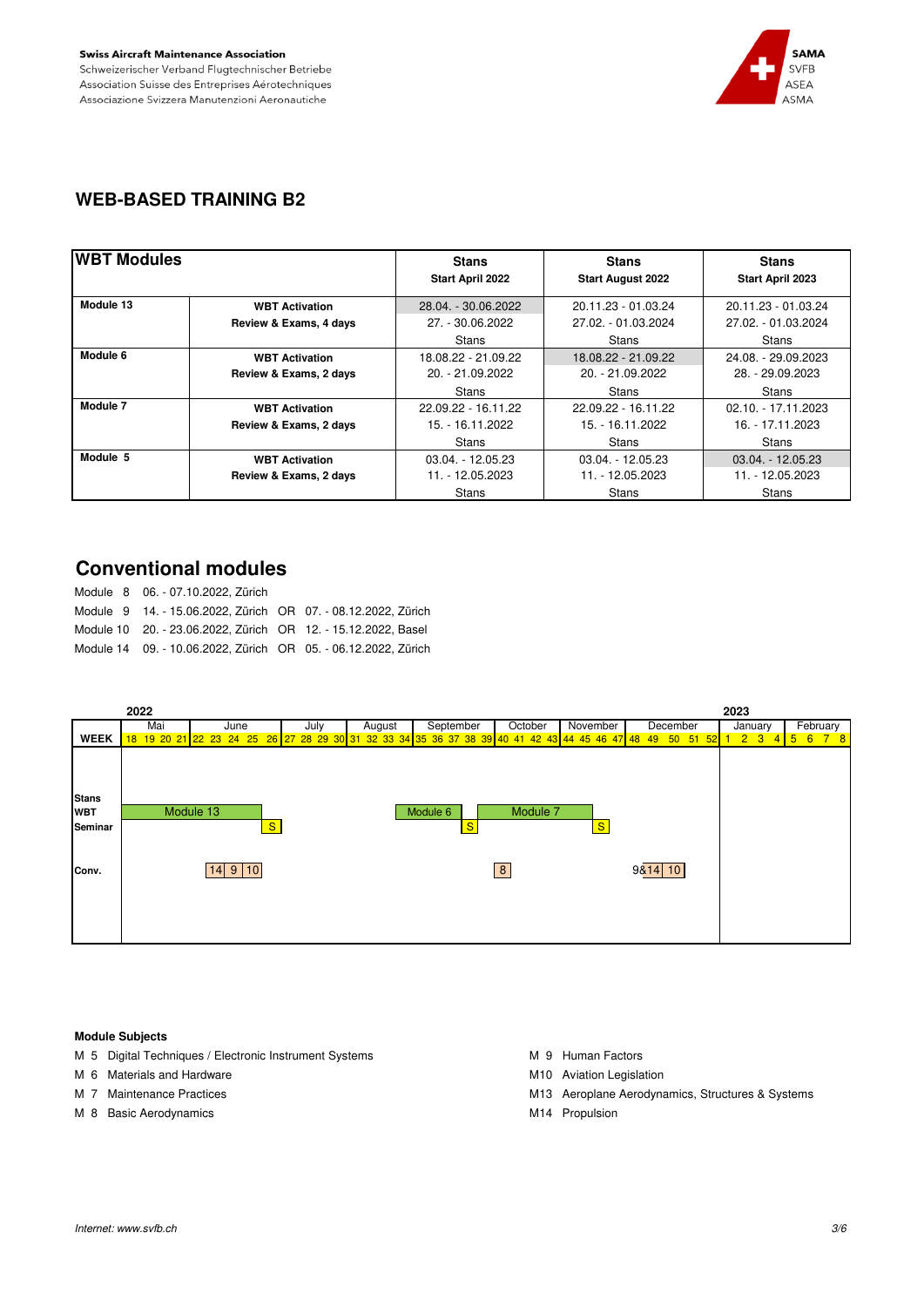Part-66 Conventional Training B1 Modules 5 - 17

Basel,Zürich,Interlaken,Bleienbach



#### **B1 Modules 5 - 17: April to June 2022, Zürich, English**

| <b>Module Subjects</b>                                                | <b>Place</b> | <b>Days</b> | <b>Dates</b>        | Price SFr. |
|-----------------------------------------------------------------------|--------------|-------------|---------------------|------------|
| Basic Aerodynamics (B1/B2)<br>M8                                      | Zürich       | 2           | 07.04. - 08.04.2022 | 480.-      |
| Digital Techniques / Electronic Instruments Systems<br>M <sub>5</sub> | Zürich       | 4           | 11.04. - 14.04.2022 | $960 -$    |
| Materials & Hardware<br>M6                                            | Zürich       | 6           | 19.04. - 26.04.2022 | $1'440. -$ |
| Maintenance Practices<br>M7                                           | Zürich       | 9           | 27.04. - 09.05.2022 | $2'160. -$ |
| M15 Gas Turbine Engine                                                | Zürich       |             | 10.05. - 18.05.2022 | $1'680. -$ |
| M11 Aeroplane Aerodynamics, Structures & Systems                      | Zürich       | 15          | 19.05. - 13.06.2022 | $3'600. -$ |
| Human Factors (B1/B2)<br>M9                                           | Zürich       | 2           | 14.06. - 15.06.2022 | $480. -$   |
| M10 Aviation Legislation                                              | Zürich       |             | 20.06. - 23.06.2022 | $960 -$    |
| M17 Propeller                                                         | Zürich       | З           | 27.06. - 29.06.2022 | $720 -$    |

### **B1 Modules 6, 7, 10, 11 and 17: September and December 2022, Basel, English**

| <b>Module Subjects</b>                           | <b>Place</b> | Days | <b>Dates</b>        | Price SFr. |
|--------------------------------------------------|--------------|------|---------------------|------------|
| M6<br>Materials & Hardware                       | Basel        |      | 05.09. - 12.09.2022 | $1'440. -$ |
| M7<br>Maintenance Practices                      | Basel        |      | 13.09. - 23.09.2022 | $2'160. -$ |
| M11 Aeroplane Aerodynamics, Structures & Systems | Basel        |      | 16.11. - 06.12.2022 | $3'600. -$ |
| M <sub>10</sub> Aviation Legislation             | Basel        |      | 12.12. - 15.12.2022 | $960. -$   |
| M17 Propeller                                    | Basel        |      | 19.12. - 21.12.2022 | $720 -$    |

#### **B1 Modules 5 - 9, 11 and 15, October to December 2022, Zürich, English**

|                | <b>Module Subjects</b>                              | <b>Place</b> | <b>Days</b> | <b>Dates</b>        | Price SFr. |
|----------------|-----------------------------------------------------|--------------|-------------|---------------------|------------|
| M8             | Basic Aerodynamics (B1/B2)                          | Zürich       | 0           | 06.10. - 07.10.2022 | $480 -$    |
| M <sub>5</sub> | Digital Techniques / Electronic Instruments Systems | Zürich       | 4           | 10.10. - 13.10.2022 | $960 -$    |
| M6             | Materials & Hardware                                | Zürich       | 6           | 14.10. - 21.10.2022 | $1'440. -$ |
| M7             | <b>Maintenance Practices</b>                        | Zürich       | 9           | 24.10. - 03.11.2022 | $2'160. -$ |
|                | M15 Gas Turbine Engine                              | Zürich       |             | 07.11. - 15.11.2022 | $1'680. -$ |
|                | M11 Aeroplane Aerodynamics, Structures & Systems    | Zürich       | 15          | 16.11. - 06.12.2022 | $3'600 -$  |
| M9             | Human Factors (B1/B2)                               | Zürich       | ◠           | 07.12. - 08.12.2022 | $480. -$   |

#### **Module 12, Helicopter, Full and Diff vs M11 Courses, Zürich, English**

| <b>Module Subiects</b>                                 | Place  | Davs | <b>Dates</b>        | Price SFr. |
|--------------------------------------------------------|--------|------|---------------------|------------|
| M12 Diff (11) Helicopter Aerodynam., Struct. & Systems | Zürich |      | 15.08. - 19.08.2022 | 1'200.     |
| M12 Full Helicopter Aerodynamics, Structures & Systems | Zürich |      | Please contact us   | 3'600.     |

#### **Module 16, Piston Engine, Bleienbach, English**

| <b>Module</b><br><b>Subject</b>                              | Place      | -<br>ינΩ | <b>Dates</b>      | <b>SFr</b><br><b>Drion</b> |
|--------------------------------------------------------------|------------|----------|-------------------|----------------------------|
| M <sub>16</sub> Piston<br>Practical<br>Engine<br>I heorv and | Bleienbach |          | Please contact us | 1'440.                     |

#### **Module 10 in German for S-License, German**

| <b>Module Subiect</b>                          | <b>Place</b> | Davs | Dates                    | Price SFr. |
|------------------------------------------------|--------------|------|--------------------------|------------|
| M10<br>Aviation Legislation, S License, German | Interlaken   |      | 20.06. - 23.06.2022      | 960.       |
| M10<br>Aviation Legislation, S License, German | Zürich       |      | . - 29.09.2022<br>26.09. | 960.       |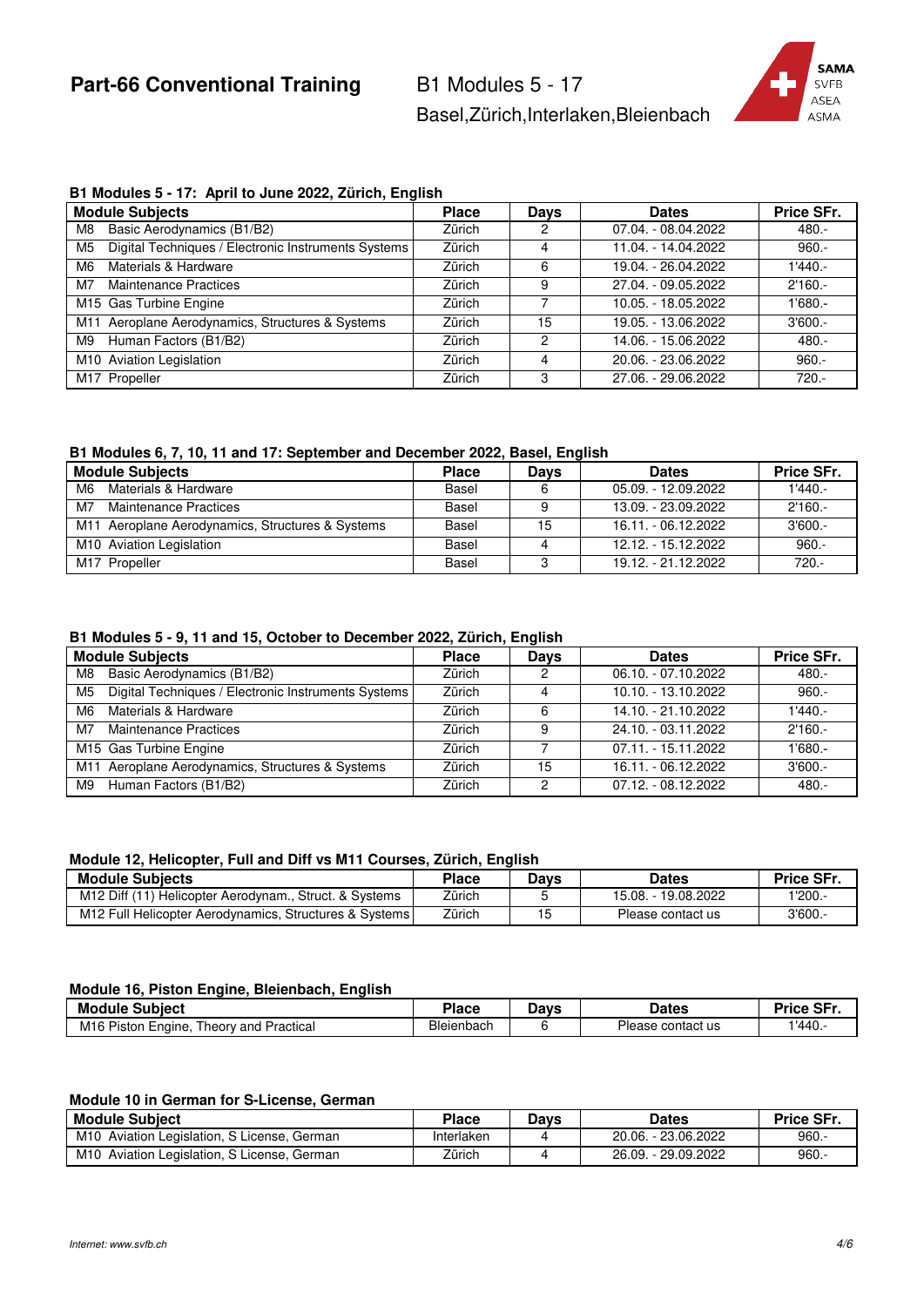

## **B2 Modules 5 - 14: April to June 2022, English**

|    | <b>Module Subjects</b>                      | <b>Place</b> | <b>Days</b> | <b>Dates</b>        | Price SFr. |
|----|---------------------------------------------|--------------|-------------|---------------------|------------|
| M8 | Basic Aerodynamics (B1/B2)                  | Zürich       | 2           | 07.04. - 08.04.2022 | 480.-      |
| M5 | Digital Techniques / Electronic Instruments | Zürich       | 6           | 11.04. - 20.04.2022 | $1'200. -$ |
| M6 | Materials & Hardware                        | Zürich       | 5           | 21.04. - 27.04.2022 | $960 -$    |
| M7 | Maintenance Practices                       | Zürich       | 6           | 28.04. - 05.05.2022 | $1'200. -$ |
|    | M14 Propulsion                              | Zürich       | 2           | 09.06. - 10.06.2022 | $480 -$    |
| M9 | Human Factors (B1/B2)                       | Zürich       | 2           | 14.06. - 15.06.2022 | $480 -$    |
|    | M10 Aviation Legislation (B1/B2)            | Zürich       | 4           | 20.06. - 23.06.2022 | $960 -$    |

### **B2 Modules 5 - 14: October to December 2022, English**

| <b>Module Subjects</b> |                                                 | <b>Place</b> | <b>Days</b> | <b>Dates</b>        | Price SFr. |
|------------------------|-------------------------------------------------|--------------|-------------|---------------------|------------|
| M8                     | Basic Aerodynamics (B1/B2)                      | Zürich       | 2           | 06.10. - 07.10.2022 | $480 -$    |
| M5                     | Digital Techniques / Electronic Instruments     | Zürich       | 6           | 10.10. - 17.10.2022 | 1'200.-    |
| M6                     | Materials & Hardware                            | Zürich       | 5           | 18.10. - 24.10.2022 | $960 -$    |
| M7                     | Maintenance Practices                           | Zürich       | 6           | 25.10. - 01.11.2022 | 1'200.-    |
|                        | M13 Aircraft Aerodynamics, Structures & Systems | Zürich       | 20          | 07.11. - 02.12.2022 | 4'800.-    |
|                        | M14 Propulsion                                  | Zürich       | 2           | 05.12. - 06.12.2022 | $480 -$    |
| M9                     | Human Factors (B1/B2)                           | Zürich       | 2           | 07.12. - 08.12.2022 | $480 -$    |
|                        | M10 Aviation Legislation (B1/B2)                | Basel        | 4           | 12.12. - 15.12.2022 | $960 -$    |